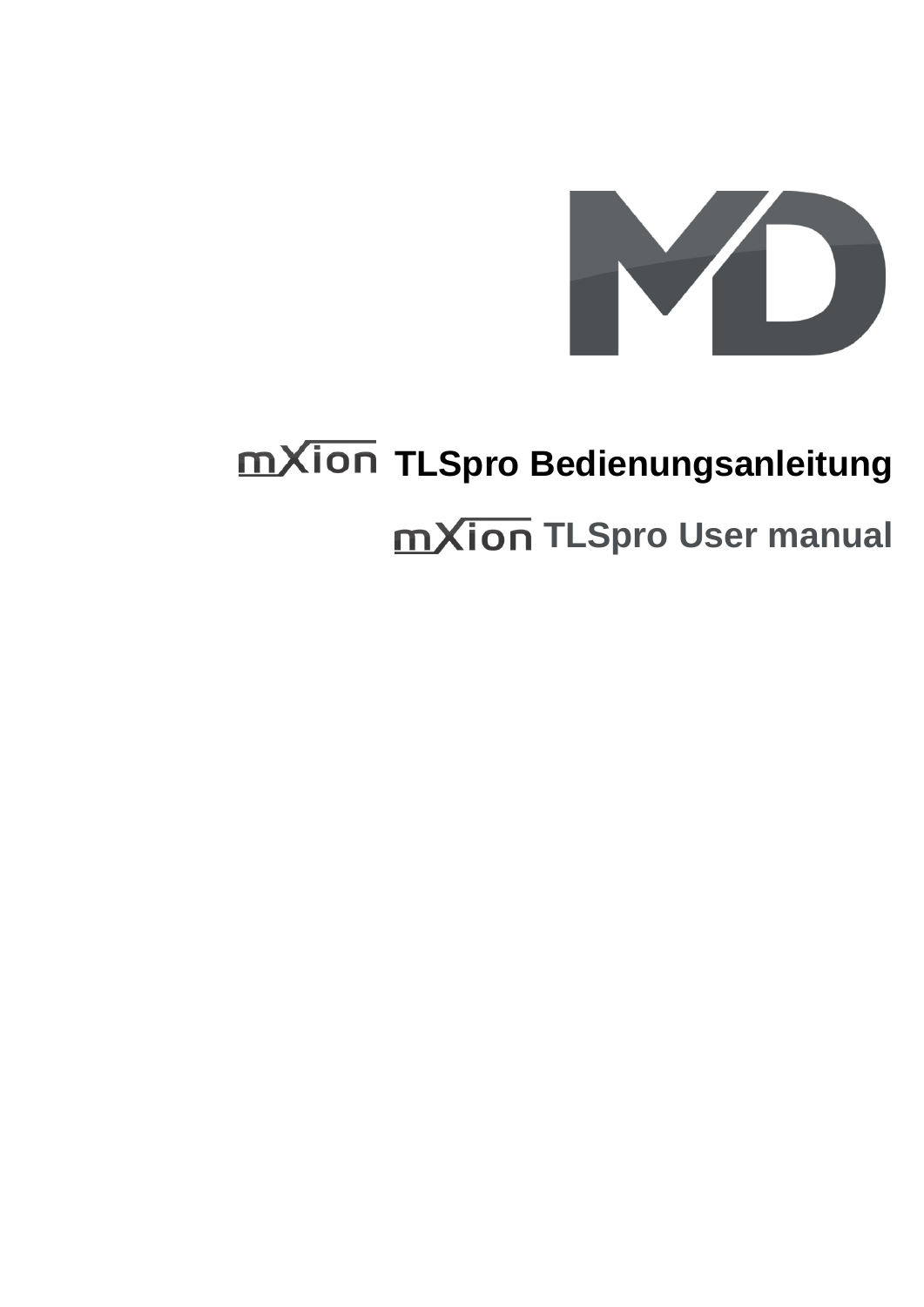

# **Einleitende Information Introduction**

Sehr geehrte Kunden, wir empfehlen Dear customer, we strongly die Produktdokumentation und vor recommend that you read these allem auch die Warnhinweise vor der manuals and the warning notes Inbetriebnahme gründlich zu lesen und thouroughly before installing and diese zu Beachten. Das Produkt ist kein operating your device. The device Spielzeug (15+). Spielzeug (15+).

HINWEIS: Vergewissern Sie sich, ob die Note and NOTE: Make sure that the outputs Ausgangsspannungen zu ihrem Verbrauch- are set to appropriate value er passen, da dieser sonst zerstört werden before hooking up any other kann! Für Nichtbeachtung übernehmen wir device. MD can't be responsible keine Haftung. The same state of the set of the set of the set of the set of the set of the set of the set of the set of the set of the set of the set of the set of the set of the set of the set of the set of the set of th

disregarded.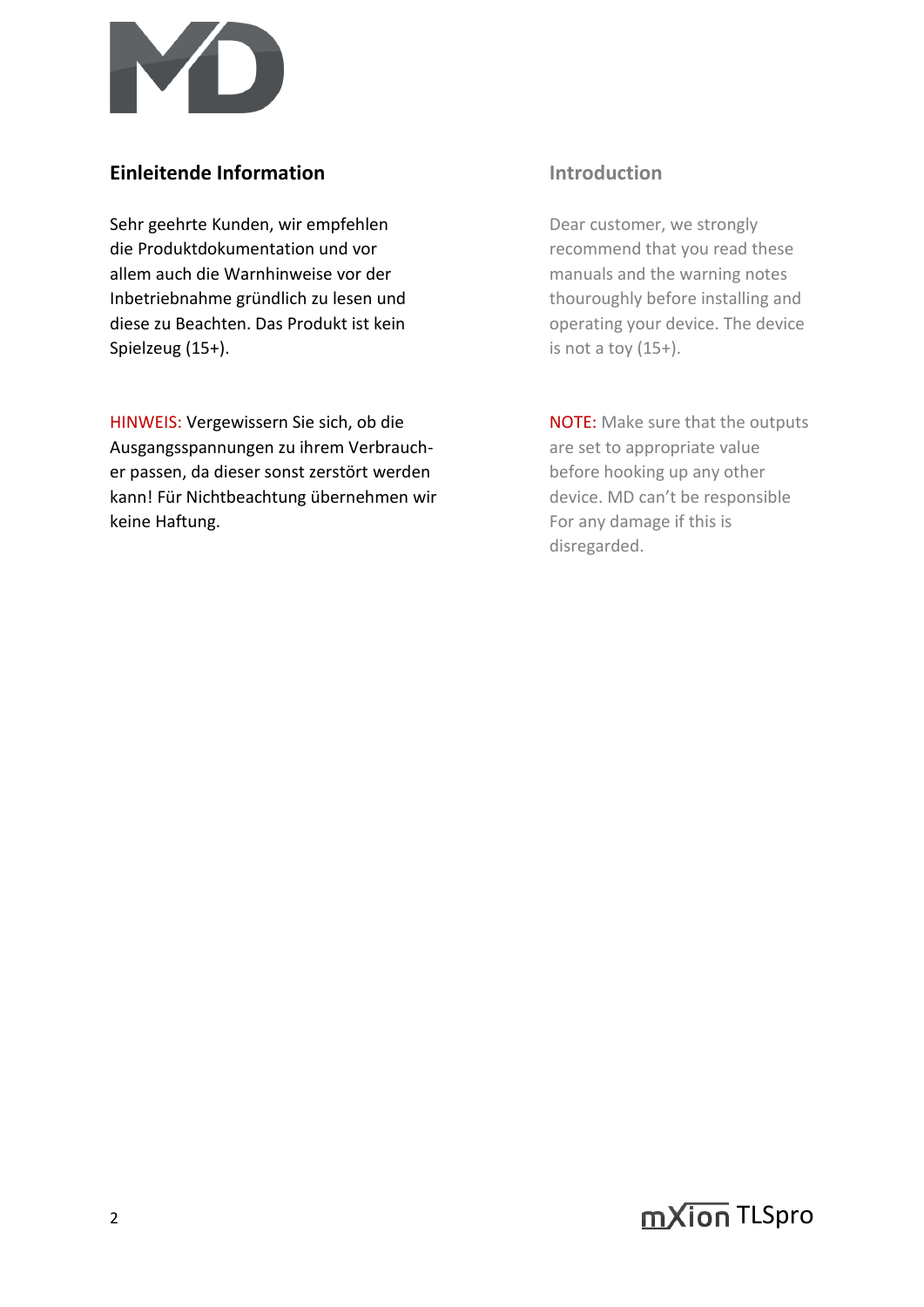

# **Inhaltsverzeichnis Table of Contents**

| Grundlegende Informationen | <b>General information</b> | 4  |
|----------------------------|----------------------------|----|
| Funktionsumfang            | Summary of functions       | 5  |
| Lieferumfang               | Scope of supply            | 6  |
| Inbetriebnahme             | Hook-Up                    | 7  |
| Anschlussbuchsen           | Connectors                 | 8  |
| Produktbeschreibung        | Product description        | 9  |
| Anwendungsbeispiele        | Application examples       | 10 |
| <b>Technische Daten</b>    | Technical data             | 11 |
| Garantie, Reparatur        | Warranty, Service, Support | 12 |
| Hotline                    | Hotline                    | 13 |

 $\sum_{i=1}^{3}$  and  $\sum_{i=1}^{3}$  and  $\sum_{i=1}^{3}$  and  $\sum_{i=1}^{3}$  and  $\sum_{i=1}^{3}$  and  $\sum_{i=1}^{3}$  and  $\sum_{i=1}^{3}$  and  $\sum_{i=1}^{3}$  and  $\sum_{i=1}^{3}$  and  $\sum_{i=1}^{3}$  and  $\sum_{i=1}^{3}$  and  $\sum_{i=1}^{3}$  and  $\sum_{i=1}^{3}$  and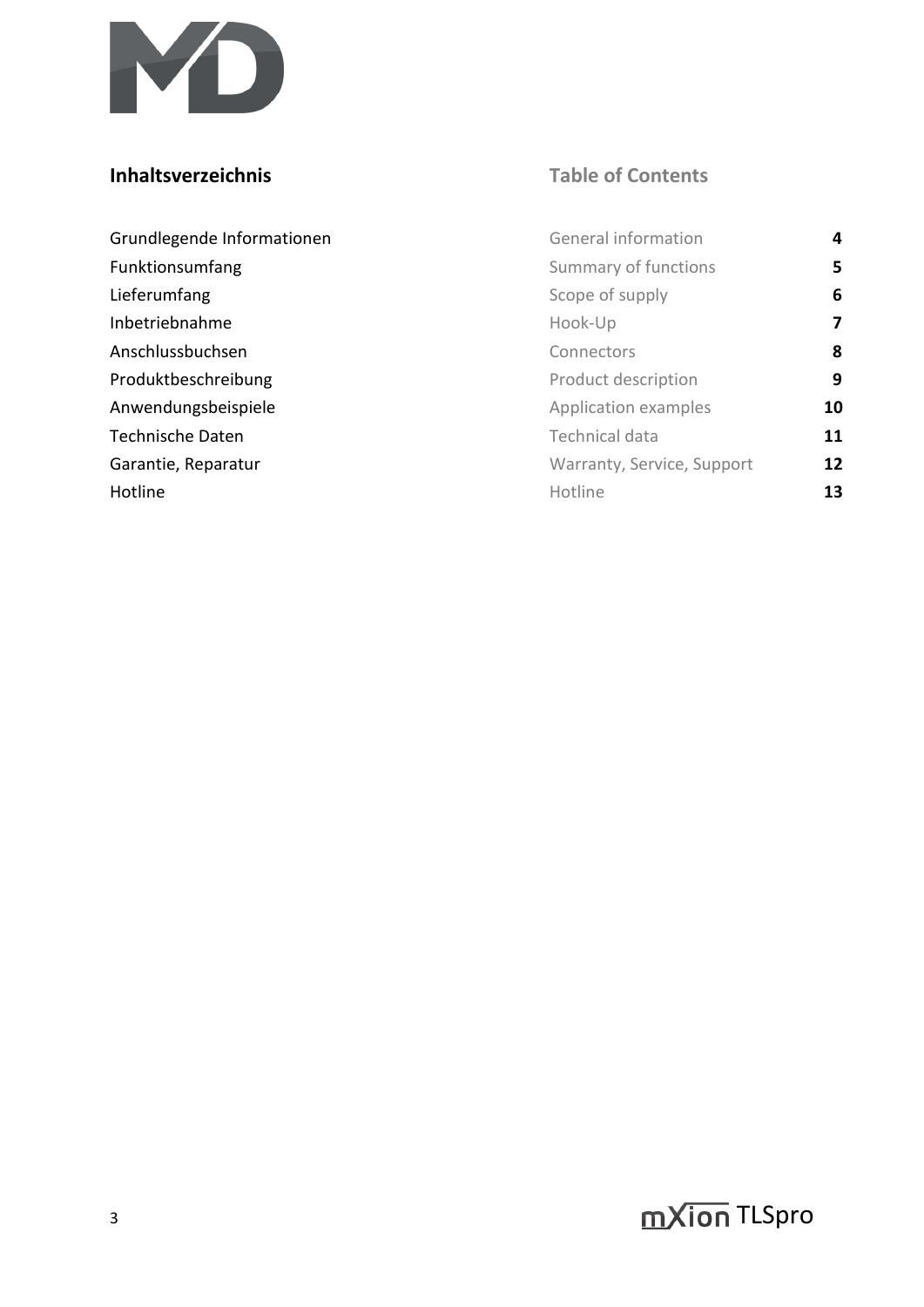

# **Grundlegende Informationen General information**

Wir empfehlen die Anleitung gründlich We recommend studying this manual zu lesen, bevor Sie Ihr neues Gerät in thoroughly before installing and Betrieb nehmen. **Example 2018** operating your new device.

Bauen Sie das Modul an einem geschützten Place the decoder in a protected location. Platz ein. Schützen Sie es vor andauernder The unit must not be exposed to moisture. Feuchtigkeit.

HINWEIS: Einige Funktionen sind nur mit NOTE: Some funktions are only der neusten Firmware nutzbar, führen aussischen available with the latest firmware. Sie daher bei Bedarf ein Update durch. Please make sure that your device

is programmed with the latest firmware.

4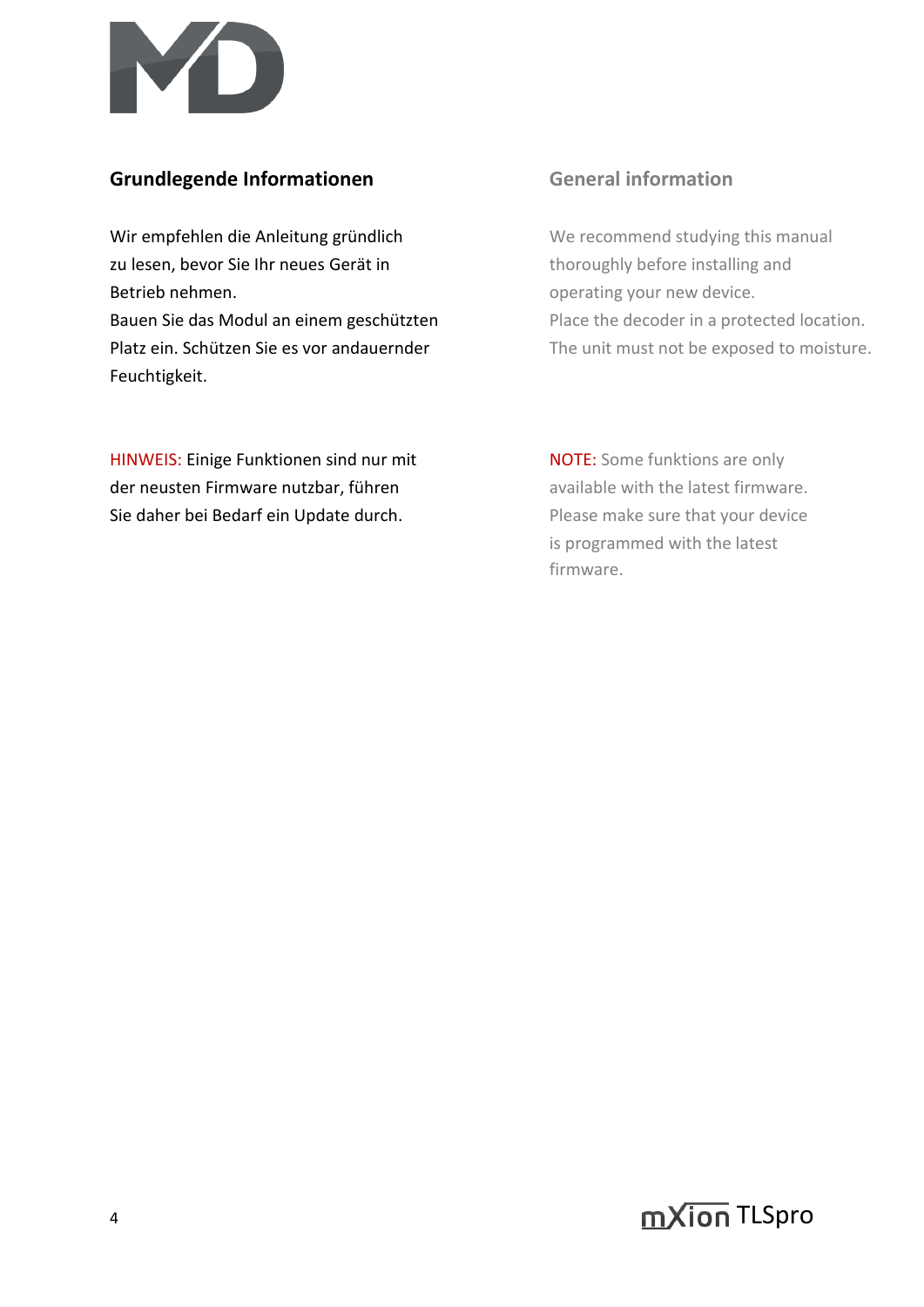

- DC/AC/DCC Betrieb DC/AC/DCC operation
- Getrennter Relaisstellkreis Separate relaycircuit
- 
- LDR, NTC, PTC nutzbar LDR, NTC, PTC usable
- Dämmerungsschalter Twilight switch
- Temperaturschalter Temperature switch
- Helligkeitsschwelle einstellbar Brightness selectable

# **Funktionsumfang Summary of Funktions**

■ Wechslerrelais and a changeover relay

5 **S** TLSpro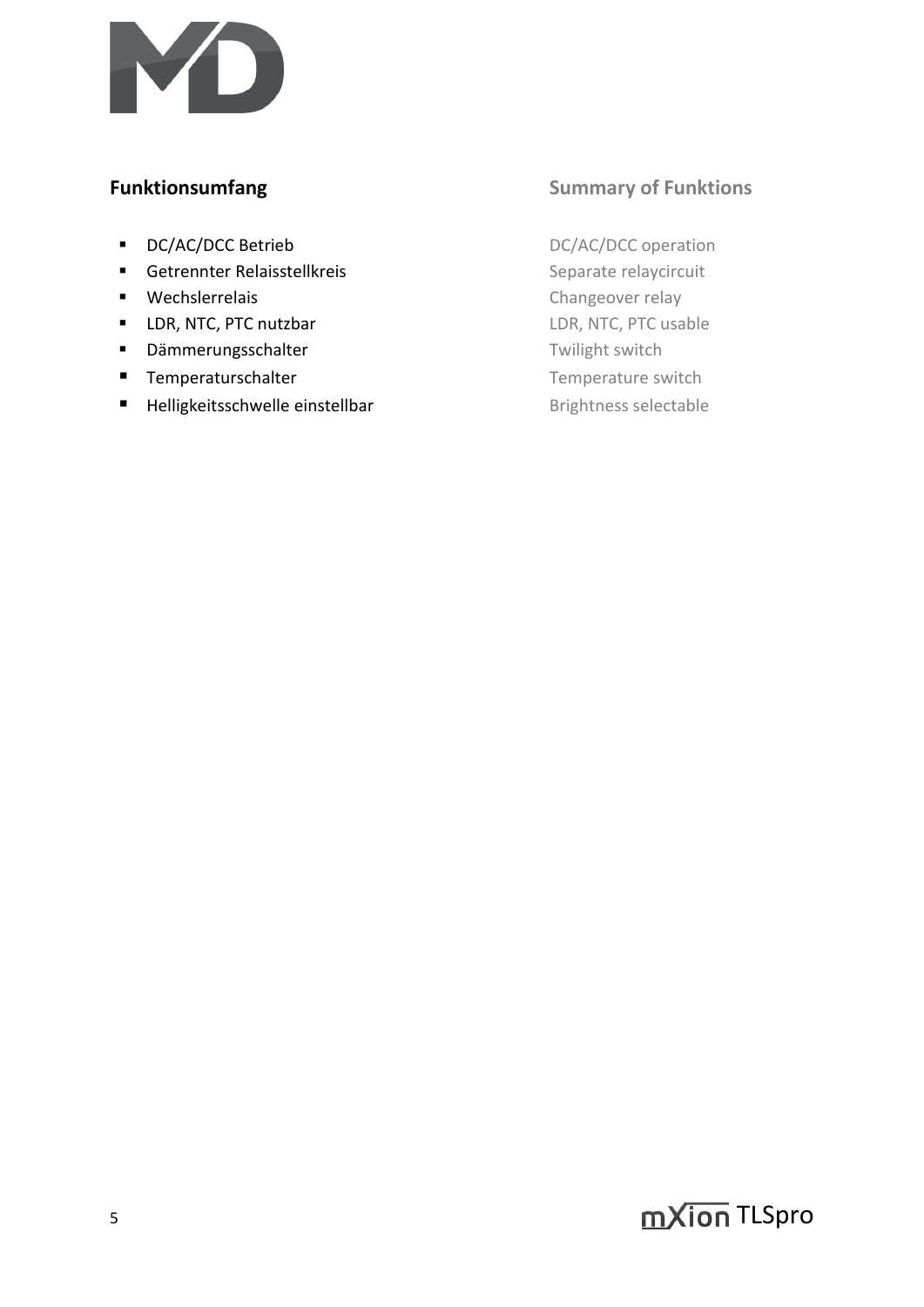

# **Lieferumfang Scope of supply**

- Bedienungsanleitung Manual
- m*X*ion TLSpro m*X*ion TLSpro
- LDR (Lichtsensor) LDR (light sensor)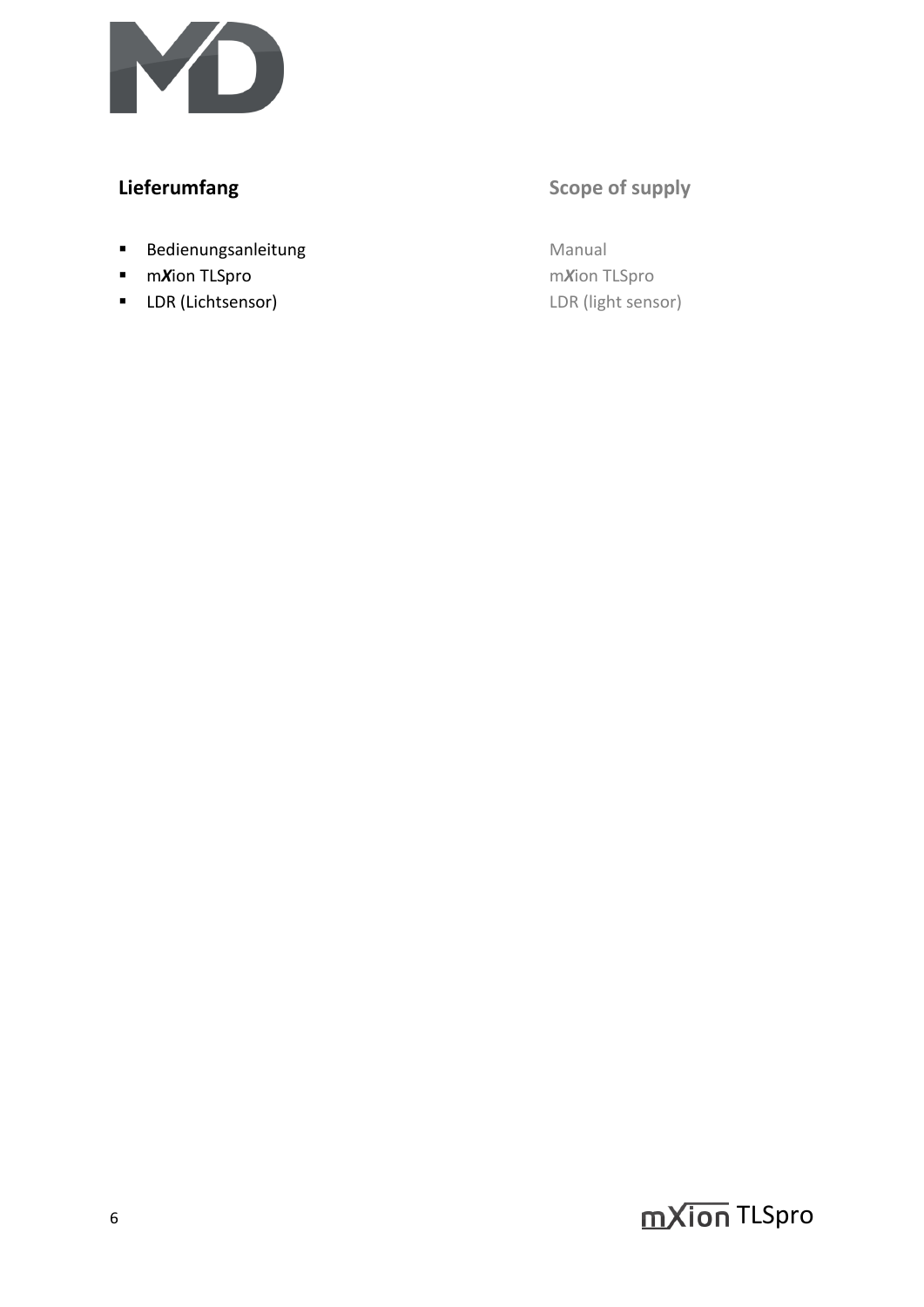

# **Inbetriebnahme Hook-Up**

vertauscht oder kurzgeschlossen destroyed subsequently. kann keine Sicherung wirken und Make sure that there is no short circuit Achten Sie ebenfalls beim befestigen darauf, dass kein Kurzschluss mit Metallteilen entsteht.

Bauen bzw. platzieren Sie Ihr Install your device in compliance with Gerät sorgfältig nach den Plänen the connecting diagrams in this manual. dieser Bedienungsanleitung. The device is protected against shorts and Die Elektronik ist generell gegen excessive loads. However, in case of a Kurzschlüsse oder Überlastung eiter and the connection error e.g. a short this safety gesichert, werden jedoch Kabel **feature can't work and the device will be** feature can't work and the device will be

das Gerät wird dadurch ggf. zerstört. The mounting screws or metal.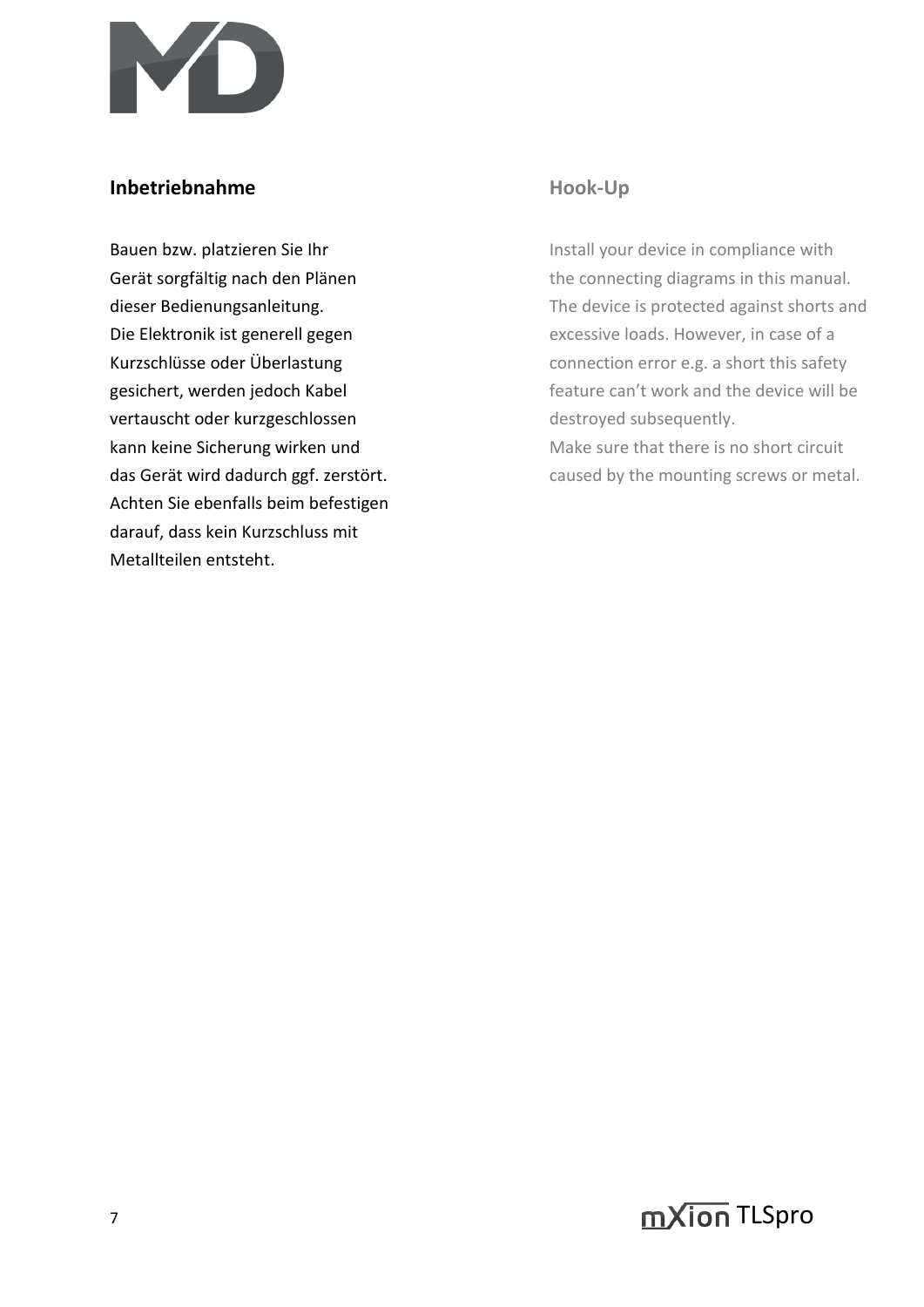

# **Anschlussbuchsen Connectors**

Richten Sie den Helligkeitssensor entsprechend Align the brightness sensor accordingly aus. Eine Polarität muss nicht beachtet werden. out. One polarity does not have to be Er wird zwischen "LDR" und "-" angeschlossen. considered. It is connected between "LDR" Der Anschluss "IP" kann bis 0,1A gegen and  $\mu$ - $\mu$ . The connection  $\mu$ IP" can be up to "+" belastet werden (bspw. LEDs oder 0,1A against "+" charged (for example LEDs als Kontaktgeber für weitere Module). The solution or other contactor for further modules).

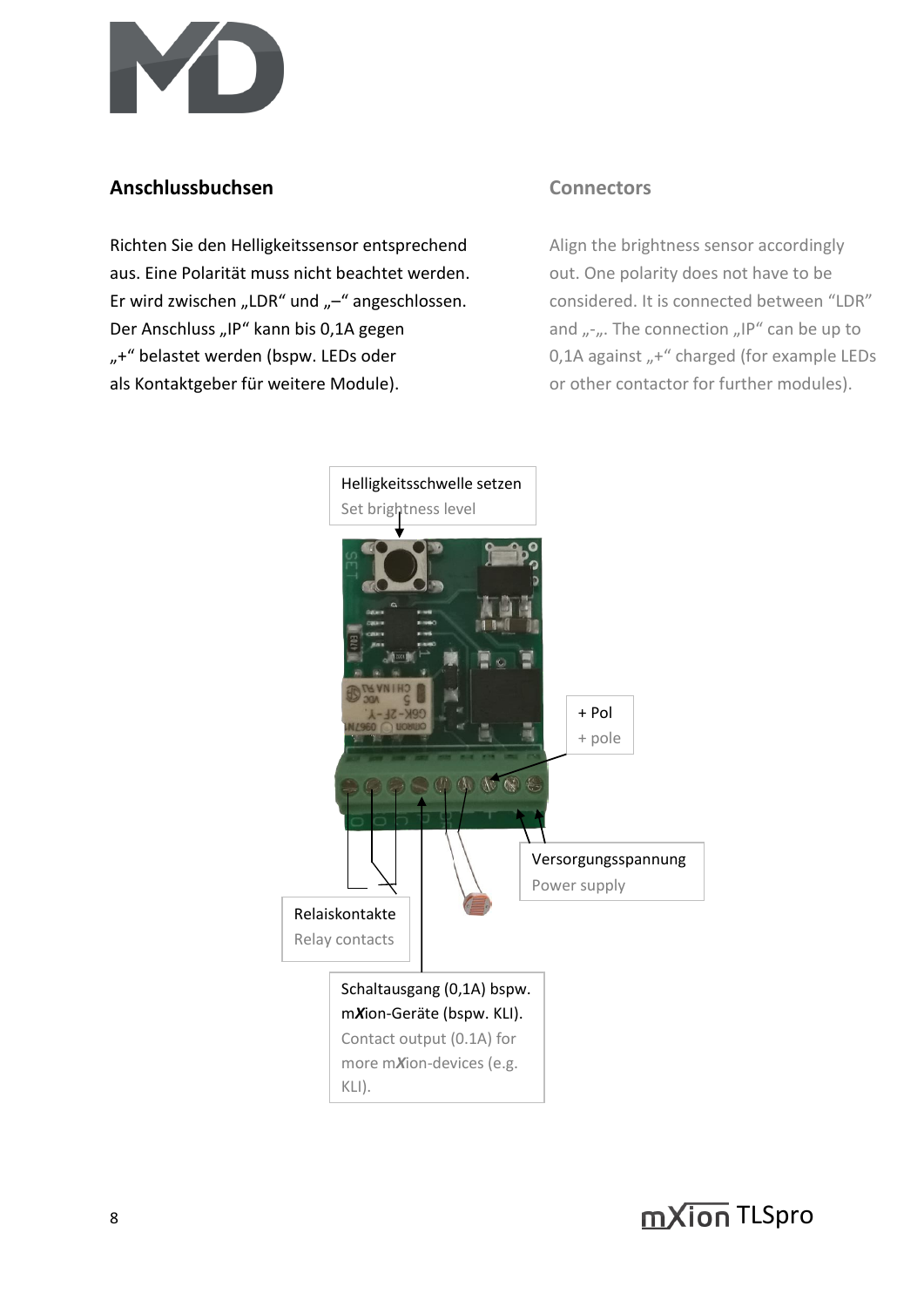

# **Produktbeschreibung Product description**

**Das mXion TLSpro ist ein vielseitig The mXion TLSpro is a versatile usable** einsetzbares Modul. Es kann mit dem motor module. It can with the LDR restistance LDR-Widerstand als Dämmerungsschalter as a twilight switch used will, wherein benutzt werden, wobei es sowohl bei both increasing brightness off as also zunehmender Helligkeit ausschalten als entitled and the can enable. This is done by changeover auch anschalten kann. Dies ist durch das relay. With the NTC resistor as it can Wechslerrelais möglich. This is temperature switches are used. This is Mit dem NTC-Widerstand kann es als the same behavior as with the LDR. Temperaturschalter benutzt werden. Hier gilt das gleiche Schaltverhalten wie mit dem LDR.

Das Modul kann vielseitig Anwendung bspw. für The module can be versatile application Modellbahnen als Dämmerungsschalter finden. e.g. find model trains as twilight switches.

LDR = Helligkeitssensor LDR = brightness sensor

NTC = Temperatursensor NTC = temperature sensor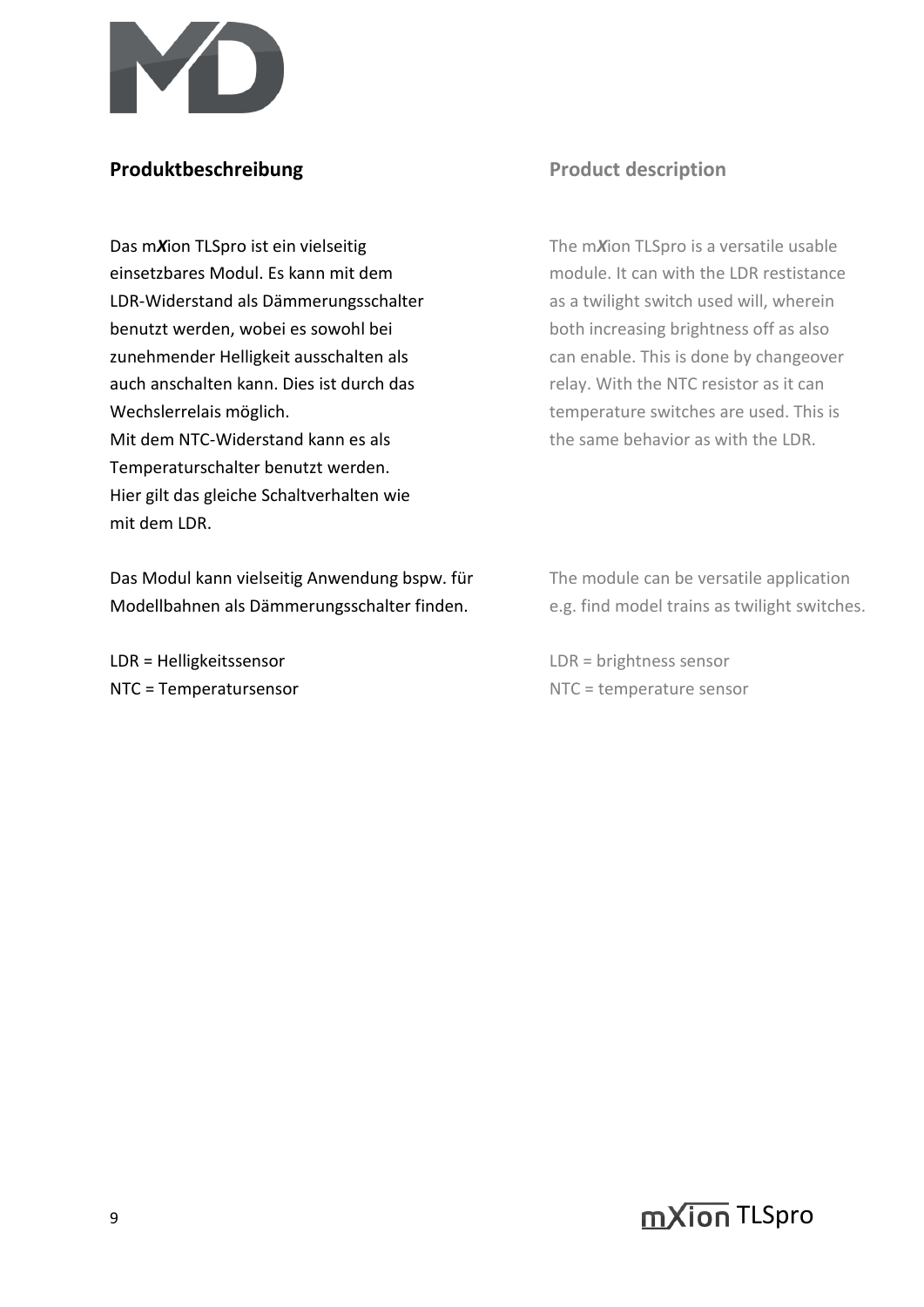

# **Anwendungsbeispiele Anwendungsbeispiele Application examples**

sollen nur zur Anregung dienen. The sollen nur zur Anregung dienen.

Einige möglichen Beispiele für Some possible examples of the das m*X*ion TLSpro ist neben der m*X*ion TLSpro is next to the Temperatur- und Hellig- temperature and brightness keitserfassung die Modellbaubranche. detection the model making. You can Hier können Sie automatisch ihre automatically receive their lighting Anlagenbeleuchtung ein/ausschalten, system on/off, and in the dark the sowie bei Dunkelheit den "Rummel" "fuss" and turn on, or you will "fuss" einschalten lassen, oder soll Ihr leave unless one certain temperature "Rummel" nur nachts laufen? has been reached is. To save yourself a Sie können Ihre Lüfteranlage lot of wiring expenses and switch. einschalten lassen, wenn eine ist. So sparen Sie sich viel Verdrahtungs- not even your plant lighting on, but the

In Kombination mit dem mXion KLI petroleum imitation produce. können Sie sogar nicht einfach nur Ihre Also the "campfire" need only be Anlagenbeleuchtung einschalten, sondern switched when it is dark. This is also den Bahnhofslampen ein echtes **connected to the series mXion feasible.** Leuchtstofflampenflackern verpassen. Für alte Epochen kann mit dem KLI eine Petroleumsimitation erzeugen. Auch das "Lagerfeuer" braucht erst angeschaltet werden, wenn es dunkel ist. Dies ist ebenfalls mit der m*X*ion-Serie realisierbar.

Die hier aufgeführten Beispiele The examples shown here serve only

ausschalten und die Beleuchtung ausschalten und die Beleuchtung run only at night? You can plant your fan

**gewisse Temperatur erreicht worden** In combination with the mXion KLI you can aufwand und Schalter. Station lights a real fluorescent lamps flicker miss. The steam railroaders can use a

 $10$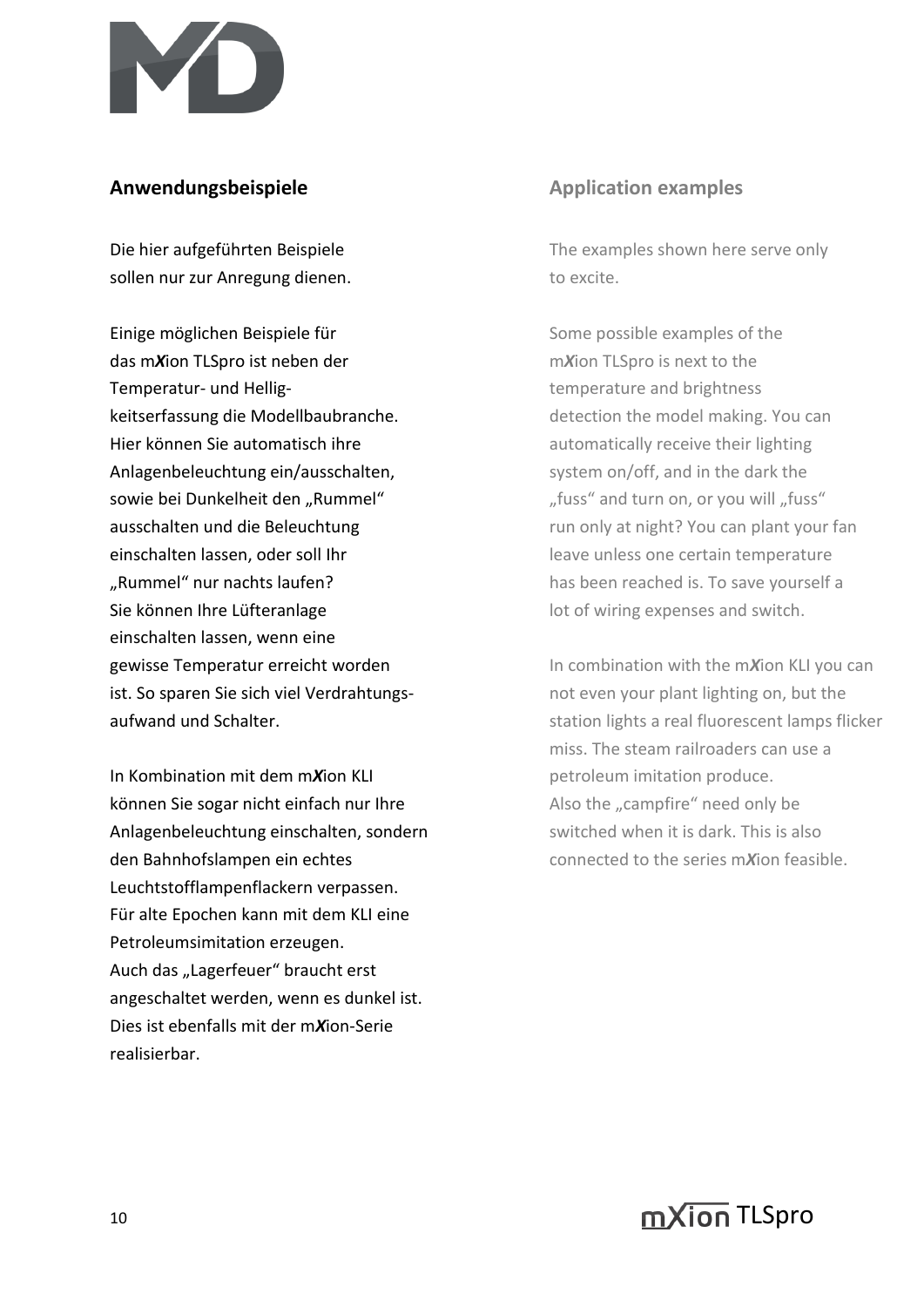

# **Technische Daten Technical data**

**Spannung: Power supply: Power supply:** 7-25V DC/DCC (kurzzeitig max. 27V) 7-25V DC/DCC (peaks max. 27V) 5-18V AC 5-18V AC

**Stromaufnahme: Current:** <1mA (ohne Funktionsausgänge) <1mA (with out functions)

**IP: 0.1 A** IP: 0.1 Amps.

 $-20$  bis  $80^{\circ}$ C  $-20$  up to  $80^{\circ}$ C

 $3.5^*2.4^*1$  3.5<sup>\*</sup>2.4<sup>\*</sup>1

HINWEIS: Um Kondenswasserbildung NOTE: In case you intend to utilize this zu vermeiden benutzen Sie die Elektronik deuter below freezing temperatures, make bei Temperaturen unter 0°C nur, wenn sure it was stored in a heated environment diese vorher aus einem beheizten Raum beheheizten before operation to prevent the generation kommt. Im Betrieb sollte sich kein weiteres of condensed water. During operation is Kondenswasser bilden können. Sufficient to prevent condensed water. Bei Benutzung des NTC (Temperaturwiderstand) In terms of the NTC (temperature resistor) sollten Sie auf den Temperaturbereich des NTC vou should to the temperature range of the achten, da sonst keine einwandfreie Funktion NTC otherwise no proper function can gewährleistet werden kann. **be guaranteed.** be guaranteed.

**Maximaler Funktionsstrom: Maximum function current:** Relais max. 250VAC/2A Relay max. 250VAC/2 Amps.

**Temperaturbereich: Temperature range:**

**Abmaße L\*B\*H (cm): Dimensions L\*B\*H (cm):**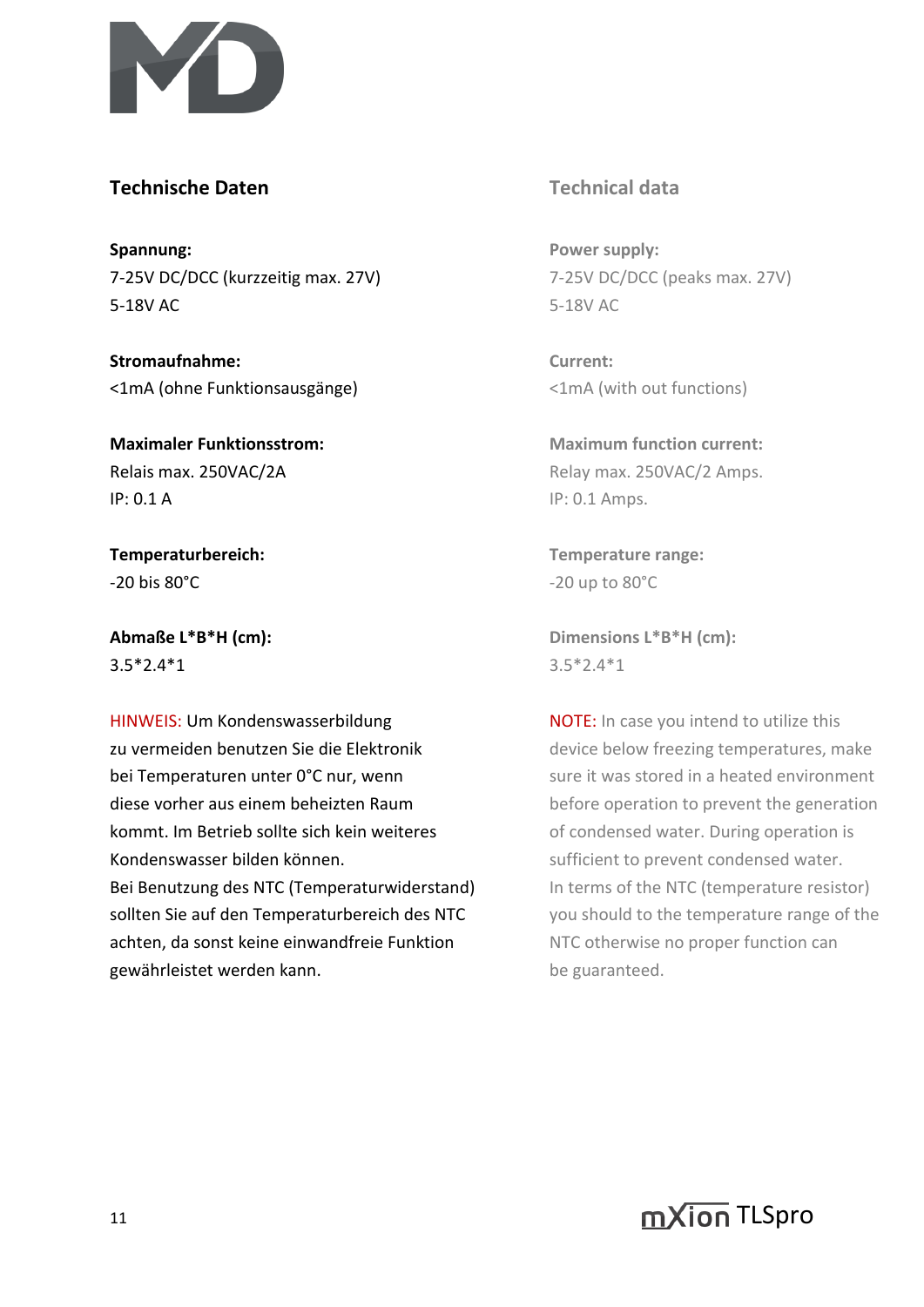

MD Electronics gewährt die MD Electronics warrants this product Fehlerfreiheit dieses Produkts für ein aus against defects in materials and Jahr. Die gesetzlichen Regelungen workmanship for one year from the können in einzelnen Ländern abweichen. **Ein alle als eine alle als ein** original date of purchase. Other countries Verschleißteile sind von der Garantieleistung might have different legal warranty ausgeschlossen. Berechtigte Beanstandungen situations. Normal wear and tear, werden kostenlos behoben. Für Reparatur- consumer modifications as well as improper oder Serviceleistungen senden Sie das van die eerste van die staat daar van die soos van die soos van die soos<br>Die van die van die soos van die soos van die soos van die selfs van die soos van die soos van die soos van di nicht angenommen. Für Schäden durch serviced without charge within the warranty unsachgemäße Behandlung oder Fremdeingriff eine period. For warranty service please return oder Veränderung des Produkts besteht the product to the manufacturer. Return kein Garantieanspruch. Der Anspruch auf shipping charges are not covered by Serviceleistungen erlischt unwiderruflich. MD Electronics. Please include your proof of Auf unserer Internetseite finden Sie die purchase with the returned good. Please **jeweils aktuellen Broschüren.** Check our website for up to date brochures, Produktinformationen, Dokumentationen product information, documentation and und Softwareprodukte rund um example and software updates. Software updates you can MD-Produkte. **MD-Produkte.** MD-Produkte. Softwareupdates können Sie mit the product, we update for you free. unserem Updater durchführen, oder Sie senden uns das Produkt zu; wir updaten für Sie kostenlos.

Irrtümer und Änderungen vorbehalten. The Errors and changes excepted.

# **Garantie, Reparatur Warranty, Service, Support**

Produkt bitte direkt an den Hersteller. Peripheral component damage is not covered Unfrei zurückgesendete Sendungen werden by this warranty. Valid warrants claims will be

 $12$  mXion TLSpro